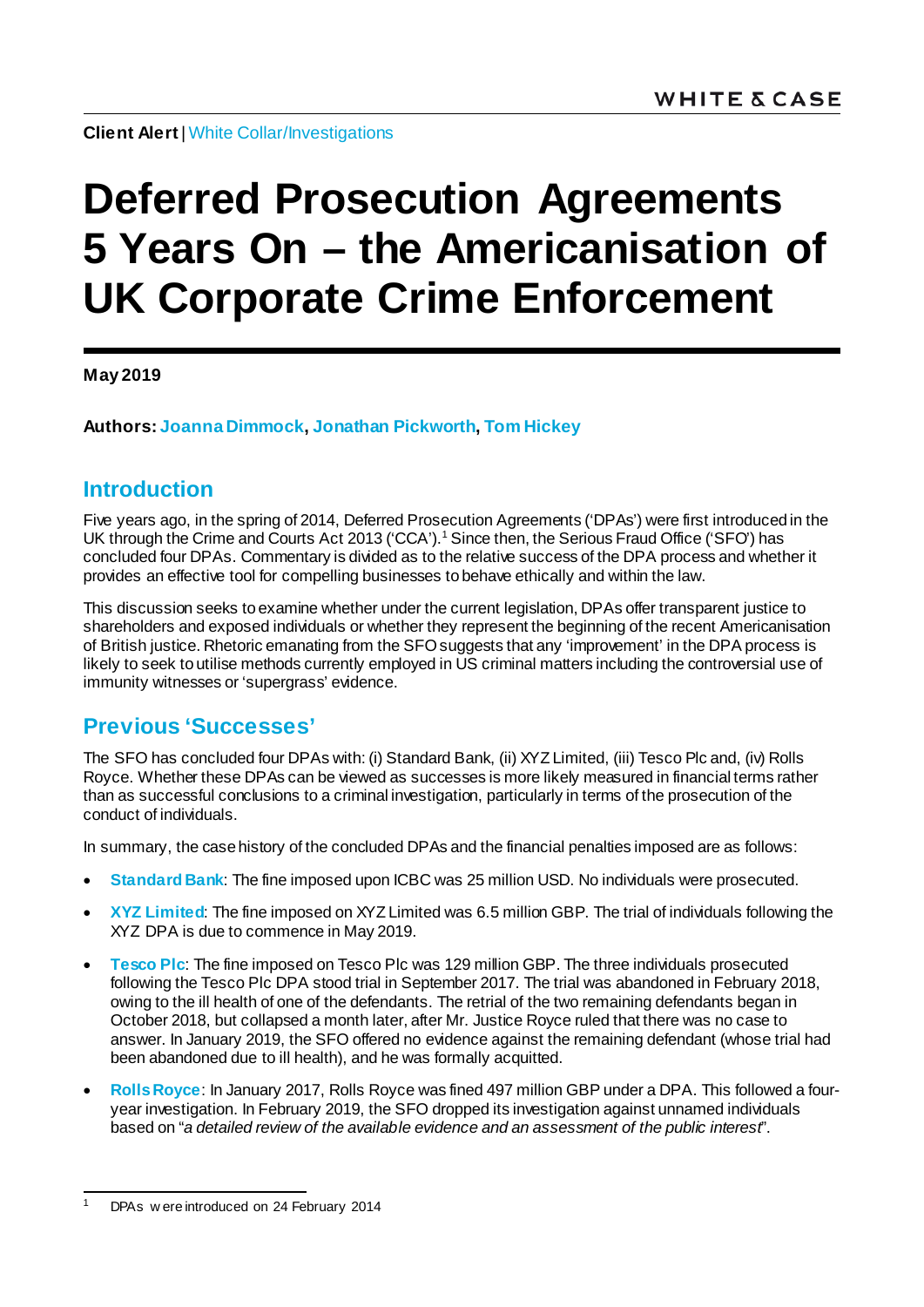### **Intellectual Inconsistencies**

The outcome of the Tesco and Rolls Royce cases against individuals has led to scrutiny over the SFO's investigatory powers and decision-making processes. These cases highlight the arguable inequity between the corporate and SFO on one hand, in the successful negotiation of the DPAs, and, on the other hand, shareholders and individuals left without a voice.

#### **Tesco**

The SFO framed its case against Tesco on charges of accounting fraud. This created intellectual and evidential problems for the SFO. Accounting fraud is an offence which requires the conviction of a senior executive, or 'directing mind and will', to bind the guilt of the corporate. In simple terms, the corporate cannot be guilty without the guilt of the senior executive.

In order to establish its case, the SFO was required to demonstrate that the individual who committed the relevant illegal conduct acted dishonestly. Ultimately, the SFO was unable to produce evidence proving that the individuals prosecuted had dishonestly produced false accounts.

Shareholders may be forgiven for questioning whether the Tesco DPA was even appropriate and what the 129 million GBP was for in circumstances where there was no culpable directing mind and Tesco could not therefore be guilty of false accounting.

The SFO withheld publication of the DPA until after the court's finding of no case to answer against the three individuals. The defendants had in effect been anonymous until this point. However, following their acquittal, the SFO chose to publish the DPA. In the accompanying Statement of Facts, Tesco admitted to a 'dishonest falsification' of its accounts between February and September 2014 and named the three individuals as the executives in the senior management team who 'dishonestly perpetuated' the profit misstatement. The startling decision to publish the names of the acquitted individuals highlights the inequity of the DPA system. There appears to be no mechanism within the current DPA framework to alter or redress a change of facts or to correct a misstatement, which later becomes known once the DPA is signed.

#### Rolls Royce

In relation to the Rolls Royce case, the SFO framed its case largely in terms of conspiracy to corrupt (six counts of conspiracy to corrupt, contrary to section 1 of the Criminal Law Act 1977 ('CLA') , five counts of failing to prevent bribery under s.7 of the Bribery Act 2010 (the 'UKBA 2010') and one count of false accounting). Again, there seems to be some intellectual inconsistency between the guilt of Rolls Royce and the lack of any charges against individuals. Section 1 of the CLA requires the involvement of more than one human mind. Sir Brian Leveson's description of Rolls Royce's behaviour as "*egregious criminality over decades*" makes the contrast between the liability of the corporate and the lack of individual accountability even more extraordinary.

## **The Future**

The SFO's failure to establish the involvement of individuals in the conduct expressly identified as criminal in the DPAs, has led to scrutiny and raised questions as to what the significant fines under the DPAs represent. In the absence of a rigorous review of the available evidence, questions have been asked about whether DPAs are, in fact, a 'soft option' for corporates to absolve themselves of responsibility and to avoid the risks of potential prosecution.

In order for the DPA system to be effective, it must be robust, transparent, credible and just. The SFO's record of proving individual culpability following the signing of a DPA must be improved. Following the closure of the Rolls Royce case, the Executive Director of Transparency International UK described as "absurd" the fact that a company can enter into a DPA without any individuals being held responsible and warned of the danger of DPAs being seen as a soft option for companies, that

"at the right price, can buy their way out of punishment giving impunity to those who flagrantly broke the law"<sup>[2](#page-1-0)</sup>

<span id="page-1-0"></span> <sup>2</sup> [https://w ww.transparency.org.uk/press-releases/lack-of-individual-prosecutions-rolls-royce-bribery-case/](https://www.transparency.org.uk/press-releases/lack-of-individual-prosecutions-rolls-royce-bribery-case/)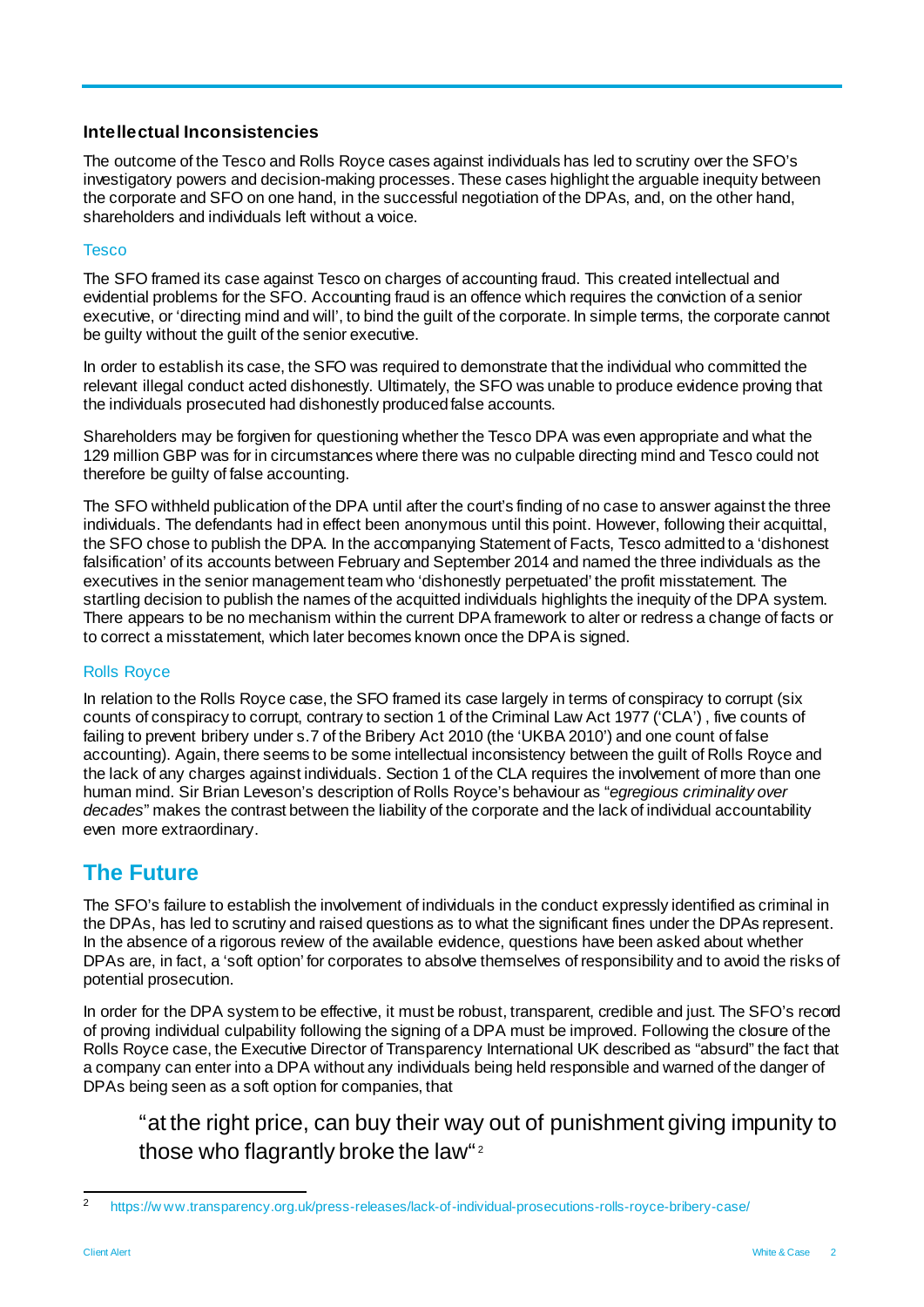Changes to address these concerns have already been proposed by the new Director of the SFO, Lisa Osofsky ('the Director'), who has publicly committed herself to following a trajectory of Americanisation of British justice in this context.

### **Economic Crime Offence**

Currently, offences involving the failure to prevent criminal conduct extends only to failure to prevent bribery under the UKBA 2010, and failure to prevent the facilitation of tax evasion under s.45 and 46 of the Criminal Finances Act 2017. There have been calls to expand 'failure to prevent' offences to other economic crimes such as fraud. The Director of the SFO advocated for this before the House of Lords Committee on the Bribery Act 2010. Sir Brian Leveson, the President of the Queen's Bench Division and Head of Criminal Justice, did not express a personal view but did state that it was in the public interest for consideration to be given to whether such offences should be extended to other cases of fraud.<sup>[3](#page-2-0)</sup> The government has also indicated its support (although any further substantive progress may be delayed in light of the prioritisation of Brexit-related issues). [4](#page-2-1)

Any such reform would make the prosecution of corporates for offences such as fraud easier, and may prevent potential embarrassment should individuals accused of wrongdoing ultimately be acquitted. An economic crime offence would not go as far as the American approach to corporate liability in which a corporate is vicariously liable, for the criminal acts of any of its employees, even where an employee acts contrary to company policy. However, any introduction of a more wide-ranging 'failure to prevent' offence could nevertheless be seen as a move towards a position closer to the wider breadth of US corporate liability.

**Immunity**: Following the delay or failure of a number of high-profile cases, the Director has also indicated that she intends to make greater use of the US-style tactic of persuading insiders to co-operate with investigators to speed up criminal probes.<sup>[5](#page-2-2)</sup> She made a similar point in a speech in the US at her Keynote address at the FCPA conference in Washington in December 2018 stating that while "cooperators" had been "more widely used in narcotics or gang cases" in Britain, "we are intently exploring this area in the white-collar world".  $^{\rm c}$ 

In, perhaps her frankest interview yet, she was also quoted in the Evening Standard on 26 April 2019 as saying "she plans to work with HM Revenue & Customs to uncover breaches, then tell offenders

## 'You can spend 20 years in jail for what you did or wear a wire and work with us".[7](#page-2-4)

Ms Osofsky informed the press that she had seen these methods work in the US. $8$ 

Widespread use of such witnesses may raise eyebrows amongst the UK criminal defence community and perhaps reveals an unfamiliarity with the tightly regulated area of covert surveillance in the UK.

UK enforcement authorities have long utilised co-operating witnesses as a tool in their armoury. 'Supergrass' evidence was widely used in the 1980s to address the troubles in Northern Ireland and more latterly as a response to organised and violent crime in the 2000s. Initially the system was governed by common law and subsequently under the Serious Organised Crime and Police Act 2005 ("SOCPA"). Under section 71 of SOCPA, an offender may be offered immunity from prosecution. Section 73 provides that a defendant who has pleaded guilty to an offence and assists the investigator or prosecutor in relation to that or any other offence may have that assistance taken into account in the determination of his sentence. This statutory framework sought to clarify and strengthen the pre-existing common law framework, which continues to work in parallel. The only substantive difference from the point of view of an offender is that, unlike under section 74

<span id="page-2-0"></span> <sup>3</sup> Bribery Act 2010 Committee, Corrected Oral Evidence: Bribery Act 2010, 13 November 2018

<span id="page-2-1"></span><sup>4</sup> Treasury Committee, Oral Evidence: Economic Crime, 30 October 2018 and Bribery Act 2010 Committee, Corrected Oral Evidence: Bribery Act 2010, 4 December 2018

<span id="page-2-2"></span><sup>5</sup> Justice Committee, Oral Evidence: Serious Fraud Office, 18 December 2018

<span id="page-2-3"></span><sup>6</sup> [https://w ww.sfo.gov.uk/2018/12/04/keynote-address-fcpa-conference-w ashington-dc/](https://www.sfo.gov.uk/2018/12/04/keynote-address-fcpa-conference-washington-dc/)

<span id="page-2-4"></span><sup>7</sup> "Wear w ire or face jail, w hite-collar criminals are w arned by top British law enforcement official", Evening Standard, 26 April 2019; We do not seek to address here, the SFO's comment that tax offending is likely to merit a 20 year sentence other than to say this w ould be outside current sentencing guidance

<span id="page-2-5"></span><sup>&</sup>lt;sup>8</sup> "Wear w ire or face jail, w hite-collar criminals are w arned by top British law enforcement official", Evening Standard, 26 April 2019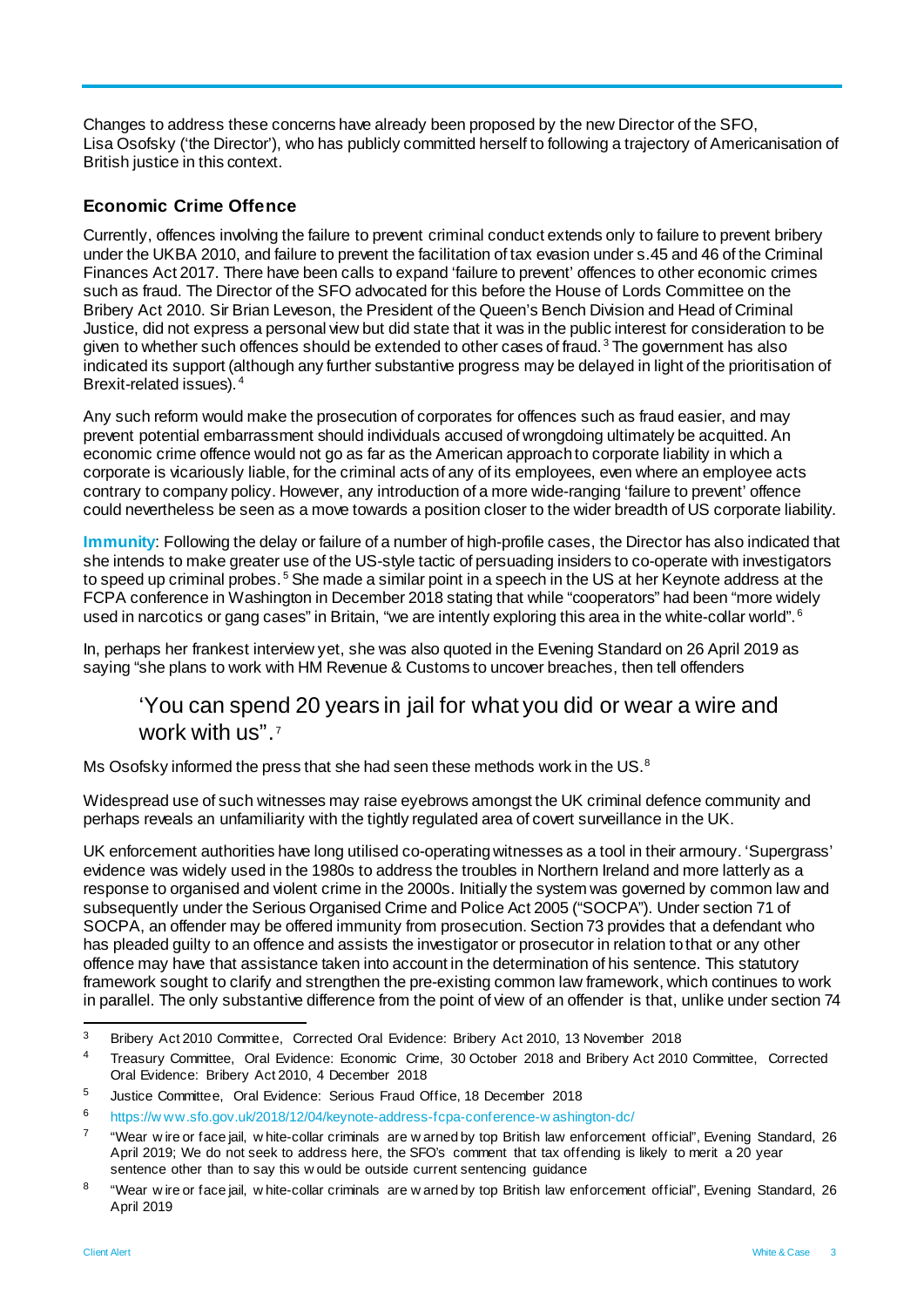of SOCPA, which allows, the court in certain circumstances, to vary a sentence (up or down), after it has been imposed, there is no mechanism for this in the case of a common law agreement. However, the SFO entered into just one agreement under s.71 SOCPA between January 2006 and April 2014, while the number of s.73 agreements entered into by the SFO during the same period was just 11.<sup>[9](#page-3-0)</sup>

The Director is right to point out that 'co-operation' has more commonly been used in the UK as a response to general or organised crime and less frequently in the relation to financial crime.

However, significantly co-operation in the UK has only ever been used sparingly. CPS guidance is that "*where sufficient evidence exists to provide a realistic prospect of conviction, the public interest will normally require that an accomplice should be prosecuted whether or not he or she is to be called as a witness*" and "*only in the most exceptional cases will it be appropriate to offer full immunity*." [10](#page-3-1) The Government White Paper that preceded SOCPA noted, "*The assumption will always be…that the majority of co-operating defendants would be offered sentence reduction rather than full immunity*". [11](#page-3-2)

To introduce the systemic use of 'immunised witnesses' is something which may not sit comfortably with the psyche of the notional British juror and one such a juror might find difficult to reconcile. Their children will likely have been taught in school not to 'snitch' on their friends. The notional juror will also be familiar with the pejorative terms used to describe someone who 'tells tales' such as 'snitch' or 'grass', and not the more neutral language of 'immunised witness' as employed in the US.

Such is the complicated and anxious relationship between UK enforcement and 'supergrass' evidence, that in 2012 the Criminal Cases Review Commission ('CCRC') examined a series of 'supergrass' convictions amid concerns about the use of criminal witnesses and the public cost of cultivating them. The CCRC had such concerns about the safety of these convictions, that it fast-tracked its investigation. At least one such case, involving former police officers jailed for drug offences, was referred (ultimately unsuccessfully) to the Court of Appeal based on doubts over the credibility and reliability of a former colleague who acted as a witness.<sup>[12](#page-3-3)</sup> The review came after Jon Murphy, then head of crime for the Association of Chief Police Officers, likened the use of 'supergrass' evidence to "*dancing with the devil*" following the high profile collapse of three 'supergrass' cases in 2011. [13](#page-3-4)

A strategic decision to use 'supergrass' evidence by the SFO also raises the inevitable question as to what the SFO, can in fact, offer an individual by way of 'inducement'. Under the common law, when a defendant came to be sentenced, a judge was passed a brown envelope, known as a 'text'. The 'text' would set out the assistance given and its value. The judge would then consider whether to reflect that in the sentence imposed. The 'text' was handled with great discretion and was not openly referred to by the judge in his sentencing remarks. Under section 73 of SOCPA, the court is provided with relevant materials, including case law, the signed SOCPA Agreement and a confidential report setting out details of the value of the assistance given. Where a lesser sentence is imposed on the basis of that assistance, the judge must state what the sentence would have been but for such assistance (unless it is not in the public interest to do so). The sentence which would otherwise have been imposed is relevant in any subsequent referral back to court under s.74, should the offender be found to have knowingly failed to assist. However, the UK system necessitates that a 'supergrass' must 'leap into the unknown'. They must provide full and transparent co-operation without any assurance by the SFO that their sentence will be reduced, and to what extent. The sentence finally passed is ultimately at the discretion of the Judge.

**DPAs for Individuals**: DPAs were conceived in the US and were originally directed at individuals accused of general low-level criminal conduct. They were later applied to corporates, and have been used in that context for more than 20 years.

<span id="page-3-0"></span> <sup>9</sup> [https://w ww.sfo.gov.uk/dow nload/foi2014-063-serious-organised-crime-police-act-2005/](https://www.sfo.gov.uk/download/foi2014-063-serious-organised-crime-police-act-2005/)

<span id="page-3-1"></span><sup>&</sup>lt;sup>10</sup> Queen's Evidence – Immunities, Undertakings and Agreements under the Serious Organised Crime and Police Act 2005, available at https://w ww.cps.gov.uk/legal-guidance/queens-evidence-immunities-undertakings-and-agreementsunder-serious-organised-crime

<span id="page-3-2"></span><sup>&</sup>lt;sup>11</sup> One Step Ahead – A 21st Century Strategy to Defeat Organised Crime, page 49, available at [https://assets.publishing.service.gov.uk/government/uploads/system/uploads/attachment\\_data/file/251075/6167.pdf](https://assets.publishing.service.gov.uk/government/uploads/system/uploads/attachment_data/file/251075/6167.pdf)

<span id="page-3-3"></span><sup>12</sup> https://w ww.theguardian.com/law /2014/jul/09/three-former-met-officers-lose-appeal-drug-conspiracy

<span id="page-3-4"></span><sup>&</sup>lt;sup>13</sup> The author of this article w orked on one of such 'supergrass' case w hich w as considered and upheld by the CCRC review